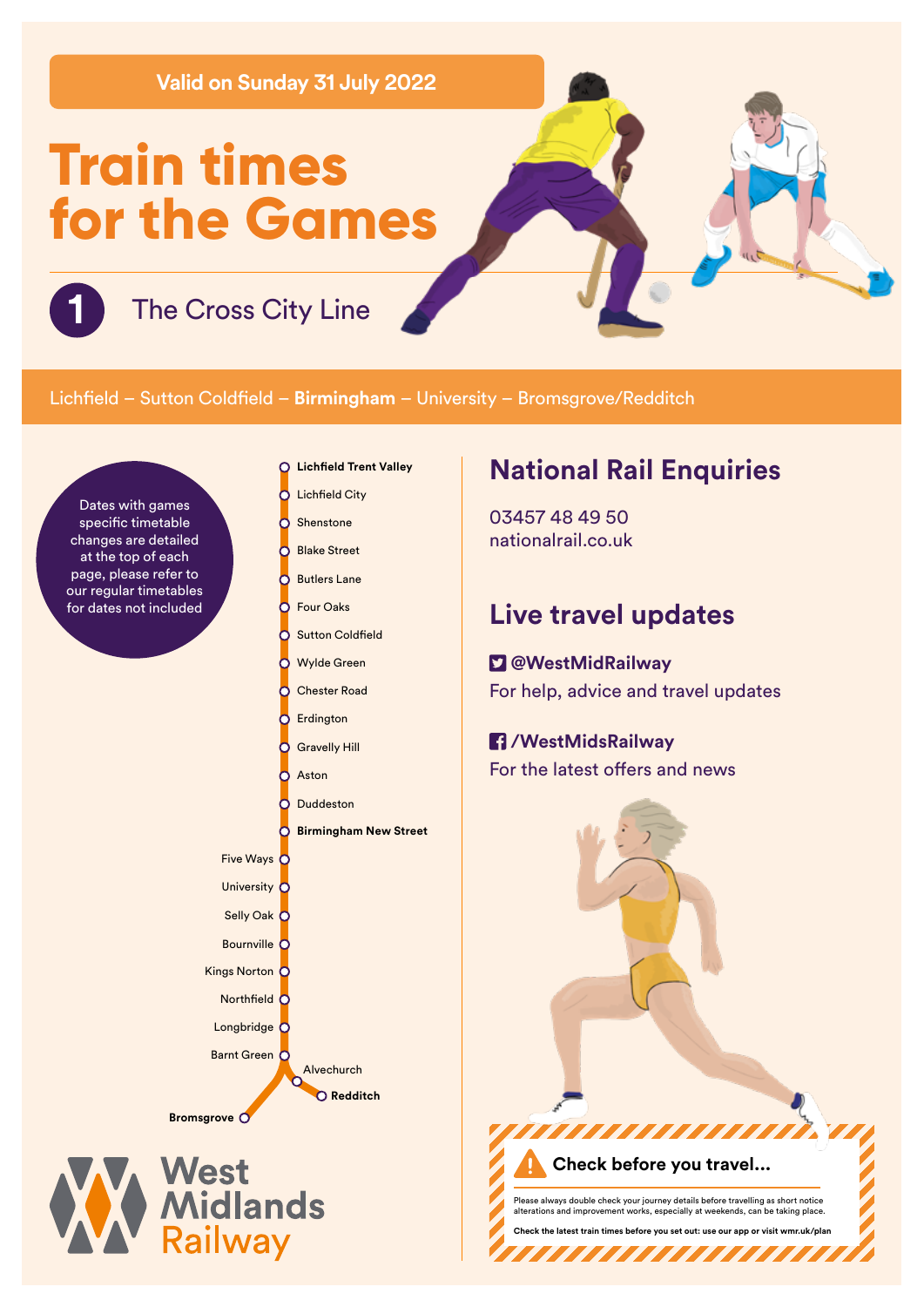Sunday 31 July 2022 **Sunday 31 July 2022**

| E Lichfield Trent Valley d                                                                                                                                    |   |            |           |                          | 0631 |           |                          | 0731 |                          |      |                |           | 0831 0901 |                          |           | 0931 1001 |                                                                            |           | 1031 1101 |           |        | 1131 1201 |      |      | 1231 1301 |           |           | 1331 |
|---------------------------------------------------------------------------------------------------------------------------------------------------------------|---|------------|-----------|--------------------------|------|-----------|--------------------------|------|--------------------------|------|----------------|-----------|-----------|--------------------------|-----------|-----------|----------------------------------------------------------------------------|-----------|-----------|-----------|--------|-----------|------|------|-----------|-----------|-----------|------|
| ات Lichfield City d                                                                                                                                           |   |            |           |                          | 0635 |           |                          | 0735 |                          |      |                |           | 0835 0905 |                          |           | 0935 1005 |                                                                            |           | 1035 1105 |           |        | 1135 1205 |      |      | 1235 1305 |           |           | 1335 |
| Shenstone d                                                                                                                                                   |   |            |           |                          | 0640 |           |                          | 0740 |                          |      |                |           | 0840 0910 |                          |           | 0940 1010 |                                                                            |           | 1040 1110 |           |        | 1140 1210 |      |      | 1240 1310 |           |           | 1340 |
| <b>Blake Street d</b>                                                                                                                                         |   |            |           |                          | 0643 |           |                          | 0743 |                          |      |                |           | 0843 0913 |                          |           | 0943 1013 |                                                                            |           | 1043 1113 |           |        | 1143 1213 |      |      | 1243 1313 |           |           | 1343 |
| Butlers Lane d                                                                                                                                                |   |            |           |                          | 0646 |           |                          | 0746 |                          |      |                |           | 0846 0916 |                          |           | 0946 1016 |                                                                            |           | 1046 1116 |           |        | 1146 1216 |      |      | 1246 1316 |           |           | 1346 |
| Four Oaks d                                                                                                                                                   |   |            |           |                          | 0648 |           |                          | 0748 |                          |      |                |           |           | 0848 0918 0937 0948 1018 |           |           |                                                                            |           | 1048 1118 |           |        | 1148 1218 |      |      | 1248 1318 |           |           | 1348 |
| Sutton Coldfield d                                                                                                                                            |   |            |           |                          | 0652 |           |                          | 0752 |                          |      |                |           |           | 0852 0922 0941 0952 1022 |           |           |                                                                            |           | 1052 1122 |           |        | 1152 1222 |      |      |           | 1252 1322 |           | 1352 |
| Wylde Green d                                                                                                                                                 |   |            |           |                          | 0654 |           |                          | 0754 |                          |      |                |           |           | 0854 0924 0943 0954 1024 |           |           |                                                                            |           | 1054 1124 |           |        | 1154 1224 |      |      | 1254 1324 |           |           | 1354 |
| Chester Road d                                                                                                                                                |   |            |           |                          | 0656 |           |                          | 0756 |                          |      |                |           |           | 0856 0926 0945 0956 1026 |           |           |                                                                            |           | 1056 1126 |           |        | 1156 1226 |      |      | 1256 1326 |           |           | 1356 |
| Erdington d                                                                                                                                                   |   |            |           |                          | 0659 |           |                          | 0759 |                          |      |                |           |           | 0859 0929 0948 0959 1029 |           |           |                                                                            |           | 1059 1129 |           |        | 1159 1229 |      |      | 1259 1329 |           |           | 1359 |
| Gravelly Hill d                                                                                                                                               |   |            |           |                          | 0701 |           |                          | 0801 |                          |      |                |           |           | 0901 0931 0950 1001 1031 |           |           |                                                                            |           | 1101 1131 |           |        | 1201 1231 |      |      | 1301 1331 |           |           | 1401 |
| Aston d                                                                                                                                                       |   |            |           |                          | 0705 |           |                          | 0805 |                          |      |                |           |           | 0905 0935 0954 1005 1035 |           |           |                                                                            |           | 1105 1135 |           |        | 1205 1235 |      |      | 1305 1335 |           |           | 1405 |
| Duddeston d                                                                                                                                                   |   |            |           |                          | 0708 |           |                          | 0808 |                          |      |                |           | 0910 0938 | $\overline{\phantom{a}}$ | 1008      | 1038      |                                                                            |           | 1108 1138 |           |        | 1208 1238 |      |      | 1308 1338 |           |           | 1408 |
| ஊை # Birmingham New St a                                                                                                                                      |   |            |           |                          | 0712 |           |                          | 0812 |                          |      |                |           |           | 0916 0942 1000 1012 1042 |           |           |                                                                            |           | 1112 1142 |           |        | 1212 1242 |      |      | 1312 1342 |           |           | 1412 |
| <b>Example 10 St 30 Similar St 30 St 40 0555 0610 0655 0710</b>                                                                                               |   |            |           |                          |      |           | 0755 0807                |      |                          |      | 0855 0903 0915 |           |           |                          |           |           | 0945 1003 1015 1045 1103 1115 1145 1203 1215 1245 1303 1315 1345 1403 1415 |           |           |           |        |           |      |      |           |           |           |      |
| <b>Exercise</b> Ways d                                                                                                                                        | ▼ |            |           | $\overline{\phantom{a}}$ |      | ▼         | $\overline{\phantom{a}}$ |      | $\overline{\phantom{a}}$ |      | 0907 0919      |           |           | 0949 1007 1019           |           |           | 1049 1107 1119 1149 1207 1219 1249 1307 1319 1349                          |           |           |           |        |           |      |      |           |           | 1407 1419 |      |
| § University d 0602 0617 0702 0717                                                                                                                            |   |            |           |                          |      |           | 0802 0814                |      |                          |      | 0901 0911 0923 |           |           |                          |           |           | 0953 1011 1023 1053 1111 1123 1153 1211 1223 1253 1311 1323 1353 1411 1423 |           |           |           |        |           |      |      |           |           |           |      |
| Selly Oak d                                                                                                                                                   |   |            |           |                          |      |           |                          |      |                          |      | 0913 0925      |           |           |                          |           |           | 0955 1013 1025 1055 1113 1125 1155 1213 1225 1255 1313 1325 1355 1413 1425 |           |           |           |        |           |      |      |           |           |           |      |
| Bournville d                                                                                                                                                  |   |            |           |                          |      |           |                          |      |                          |      | 0916 0928      |           |           | 0958 1016 1028           |           |           | 1058 1116 1128 1158 1216 1228 1258 1316 1328 1358 1416 1428                |           |           |           |        |           |      |      |           |           |           |      |
| Kings Norton d                                                                                                                                                |   |            |           |                          |      |           |                          |      |                          |      | 0919 0931      |           |           |                          |           |           | 1001 1019 1031 1101 1119 1131 1201 1219 1231 1301 1319 1331 1401 1419 1431 |           |           |           |        |           |      |      |           |           |           |      |
| Northfield d                                                                                                                                                  |   |            |           |                          |      |           |                          |      |                          |      | 0922 0934      |           |           |                          |           |           | 1004 1022 1034 1104 1122 1134 1204 1222 1234 1304 1322 1334 1404 1422 1434 |           |           |           |        |           |      |      |           |           |           |      |
| <b>Et Longbridge</b> d                                                                                                                                        |   |            |           |                          |      |           |                          |      |                          |      | 0909 0925 0937 |           |           |                          |           |           | 1007 1027 1037 1107 1127 1137 1207 1226 1237 1307 1326 1337 1407 1426 1437 |           |           |           |        |           |      |      |           |           |           |      |
| Barnt Green d                                                                                                                                                 |   |            |           |                          |      |           |                          |      |                          |      | 0929 0942      |           |           |                          |           |           | 1012 1031 1042 1112 1131 1142 1212 1231 1242 1312 1331 1342 1412 1431 1442 |           |           |           |        |           |      |      |           |           |           |      |
| Alvechurch d                                                                                                                                                  |   |            |           |                          |      |           |                          |      |                          |      | 0946           |           | 1016      |                          |           | 1046 1116 |                                                                            |           | 1146 1216 |           |        | 1246 1316 |      |      | 1346 1416 |           |           | 1446 |
| <b>em Redditch a 0620</b>                                                                                                                                     |   | $\bigstar$ | 0720      | ◆                        |      | 0820      | ◆                        |      | 0922                     | ◆    | 0952           |           | 1022      | ▼                        |           | 1052 1122 | ▼                                                                          |           | 1152 1222 |           | $\;\;$ | 1252 1322 |      | ▼    |           | 1352 1422 | $\;\;$    | 1452 |
| <i><b><i></i></b> Bromsgrove a</i>                                                                                                                            |   | 0631       |           | 0731                     |      |           | 0828                     |      |                          | 0935 |                |           |           | 1037                     |           |           | 1137                                                                       |           |           |           | 1237   |           |      | 1337 |           |           | 1437      |      |
|                                                                                                                                                               |   |            |           |                          |      |           |                          |      |                          |      |                |           |           |                          |           |           |                                                                            |           |           |           |        |           |      |      |           |           |           |      |
|                                                                                                                                                               |   |            |           |                          |      |           |                          |      |                          |      |                |           |           |                          |           |           |                                                                            |           |           |           |        |           |      |      |           |           |           |      |
| E Lichfield Trent Valley d 1401                                                                                                                               |   |            | 1431 1501 |                          |      | 1531 1601 |                          |      | 1631 1701                |      |                | 1731 1801 |           |                          | 1831 1901 |           |                                                                            | 1931 2001 |           |           |        | 2031 2101 |      |      | 2130 2201 |           | 2231 2301 |      |
| E Lichfield City d 1405                                                                                                                                       |   |            | 1435 1505 |                          |      | 1535 1605 |                          |      | 1635 1705                |      |                | 1735 1805 |           |                          | 1835 1905 |           |                                                                            | 1935 2005 |           |           |        | 2035 2105 |      |      | 2134 2205 |           | 2235 2305 |      |
| Shenstone d 1410                                                                                                                                              |   |            | 1440 1510 |                          |      | 1540 1610 |                          |      | 1640 1710                |      |                | 1740 1810 |           |                          | 1840 1910 |           |                                                                            | 1940 2010 |           |           |        | 2040 2110 |      |      | 2139 2210 |           | 2240 2310 |      |
| Blake Street d 1413                                                                                                                                           |   |            | 1443 1513 |                          |      | 1543 1613 |                          |      | 1643 1713                |      |                | 1743 1813 |           |                          | 1843 1913 |           |                                                                            | 1943 2013 |           |           |        | 2043 2113 |      |      | 2142 2213 |           | 2243 2313 |      |
| Butlers Lane d 1416                                                                                                                                           |   |            | 1446 1516 |                          |      | 1546 1616 |                          |      | 1646 1716                |      |                | 1746 1816 |           |                          | 1846 1916 |           |                                                                            | 1946 2016 |           |           |        | 2046 2116 |      |      | 2145 2216 |           | 2246 2316 |      |
| Four Oaks d 1418                                                                                                                                              |   |            | 1448 1518 |                          |      | 1548 1618 |                          |      | 1648 1718                |      |                | 1748 1818 |           |                          | 1848 1918 |           |                                                                            | 1948 2018 |           |           |        | 2048 2118 |      |      | 2147 2218 |           | 2248 2318 |      |
| Sutton Coldfield d 1422                                                                                                                                       |   |            | 1452 1522 |                          |      | 1552 1622 |                          |      | 1652 1722                |      |                | 1752 1822 |           |                          | 1852 1922 |           |                                                                            | 1952 2022 |           |           |        | 2052 2122 |      |      | 2151 2222 |           | 2252 2322 |      |
| Wylde Green d 1424                                                                                                                                            |   |            | 1454 1524 |                          |      | 1554 1624 |                          |      | 1654 1724                |      |                | 1754 1824 |           |                          | 1854 1924 |           |                                                                            | 1954 2024 |           |           |        | 2054 2124 |      |      | 2153 2224 |           | 2254 2324 |      |
| Chester Road d 1426                                                                                                                                           |   |            | 1456 1526 |                          |      | 1556 1626 |                          |      | 1656 1726                |      |                | 1756 1826 |           |                          | 1856 1926 |           |                                                                            | 1956 2026 |           |           |        | 2056 2126 |      |      | 2155 2226 |           | 2256      |      |
| Erdington d 1429                                                                                                                                              |   |            | 1459 1529 |                          |      | 1559 1629 |                          |      | 1659 1729                |      |                | 1759 1829 |           |                          | 1859 1929 |           |                                                                            | 1959 2029 |           |           |        | 2059 2129 |      |      | 2158 2229 |           | 2259      |      |
| Gravelly Hill d 1431                                                                                                                                          |   |            | 1501 1531 |                          |      | 1601 1631 |                          |      | 1701 1731                |      |                | 1801 1831 |           |                          | 1901 1931 |           |                                                                            | 2001 2031 |           |           |        | 2101 2131 |      |      | 2200 2231 |           | 2301      |      |
| Aston d 1435                                                                                                                                                  |   |            | 1505 1535 |                          |      | 1605 1635 |                          |      | 1705 1735                |      |                | 1805 1835 |           |                          | 1905 1935 |           |                                                                            | 2005 2035 |           |           |        | 2105 2135 |      |      | 2204 2235 |           | 2305      |      |
| Duddeston d 1438                                                                                                                                              |   |            | 1508 1538 |                          |      | 1608 1638 |                          |      | 1708 1738                |      |                | 1808 1838 |           |                          | 1908 1938 |           |                                                                            | 2008 2038 |           |           |        | 2108 2138 |      |      | 2207 2238 |           | 2308      |      |
| Birmingham New Sta 1442⊕ ش                                                                                                                                    |   |            | 1512 1542 |                          |      | 1612 1642 |                          |      | 1712 1742                |      |                | 1812 1842 |           |                          | 1912 1942 |           |                                                                            | 2012 2042 |           |           |        | 2112 2142 |      |      | 2211 2242 |           | 2312 2339 |      |
| æææBirmingham New St d 1445 1503 1515 1545 1603 1615 1645 1703 1715 1745 1803 1815 1845 1903 1915 1945 2003 2015 2045 2103 2115 2145 2203 2215 2245 2303 2315 |   |            |           |                          |      |           |                          |      |                          |      |                |           |           |                          |           |           |                                                                            |           |           |           |        |           |      |      |           |           |           |      |
| £ Five Ways d 1449 1507 1519 1549 1607 1619 1649 1707 1719 1749 1807 1819 1849 1907 1919 1949 2007 2019 2049 2107 2119 2149 2207 2219 2249 2307 2319          |   |            |           |                          |      |           |                          |      |                          |      |                |           |           |                          |           |           |                                                                            |           |           |           |        |           |      |      |           |           |           |      |
| §University d 1453 1511 1523 1553 1611 1623 1653 1711 1723 1753 1811 1823 1853 1911 1923 1953 2011 2023 2053 2111 2123 2153 2211 2223 2253 2311 2323          |   |            |           |                          |      |           |                          |      |                          |      |                |           |           |                          |           |           |                                                                            |           |           |           |        |           |      |      |           |           |           |      |
| Selly Oak d 1455 1513 1525 1555 1613 1625 1655 1713 1725 1755 1813 1825 1855 1913 1925 1955 2013 2025 2055 2113 2125 2155 2213 2225 2255 2313 2325            |   |            |           |                          |      |           |                          |      |                          |      |                |           |           |                          |           |           |                                                                            |           |           |           |        |           |      |      |           |           |           |      |
| Bournville d 1458 1516 1528 1558 1616 1628 1658 1716 1728 1758 1816 1828 1858 1916 1928 1958 2016 2028 2058 2116 2128 2158 2216 2228 2258 2316 2328           |   |            |           |                          |      |           |                          |      |                          |      |                |           |           |                          |           |           |                                                                            |           |           |           |        |           |      |      |           |           |           |      |
| Kings Norton d 1501 1519 1531 1601 1619 1631 1701 1719 1731 1801 1819 1831 1901 1919 1931 2001 2019 2031 2101 2119 2131 2201 2219 2231 2301 2319 2331         |   |            |           |                          |      |           |                          |      |                          |      |                |           |           |                          |           |           |                                                                            |           |           |           |        |           |      |      |           |           |           |      |
| Northfield d 1504 1522 1534 1604 1622 1634 1704 1722 1734 1804 1822 1834 1904 1922 1934 2004 2022 2034 2104 2122 2134 2204 2222 2234 2304 2322 2334           |   |            |           |                          |      |           |                          |      |                          |      |                |           |           |                          |           |           |                                                                            |           |           |           |        |           |      |      |           |           |           |      |
| ælongbridge d 1507 1526 1537 1607 1626 1637 1707 1726 1737 1807 1826 1837 1907 1926 1937 2007 2026 2037 2107 2126 2137 2207 2227 2237 2307 2325 2337          |   |            |           |                          |      |           |                          |      |                          |      |                |           |           |                          |           |           |                                                                            |           |           |           |        |           |      |      |           |           |           |      |
| Barnt Green d 1512 1531 1542 1612 1631 1642 1712 1731 1742 1812 1831 1842 1912 1931 1942 2012 2031 2042 2112 2131 2142 2212 2231 2242 2312 2329 2342          |   |            |           |                          |      |           |                          |      |                          |      |                |           |           |                          |           |           |                                                                            |           |           |           |        |           |      |      |           |           |           |      |
| Alvechurch d 1516                                                                                                                                             |   |            | 1546 1616 |                          | ▼    | 1646 1716 |                          |      | 1746 1816                |      |                | 1846 1916 |           | ▼                        | 1946 2016 |           |                                                                            | 2046 2116 |           |           |        | 2146 2216 |      |      | 2246 2316 |           | 2346      |      |
| Redditch a 1522<br><i><b>≞</b></i> Bromsgrove a                                                                                                               |   | 1537       | 1552 1622 |                          | 1637 | 1652 1722 |                          | 1737 | 1752 1822                |      | ◆<br>1837      | 1852 1922 |           | 1937                     | 1952 2022 |           | 2037                                                                       | 2052 2122 |           | ◆<br>2137 |        | 2152 2222 | 2237 |      | 2252 2322 | 2337      | 2352      |      |

#### **Notes & Symbols**

لله PlusBus add-on tickets available. For cheaper travel around the local area<br>شهر Connection with West Midlands Metro<br>S Station for Queen Elizabeth Medical Centre and the University of Birmingham

**a** Arrival time **d** Departure time

**All services operated by West Midlands Railway**